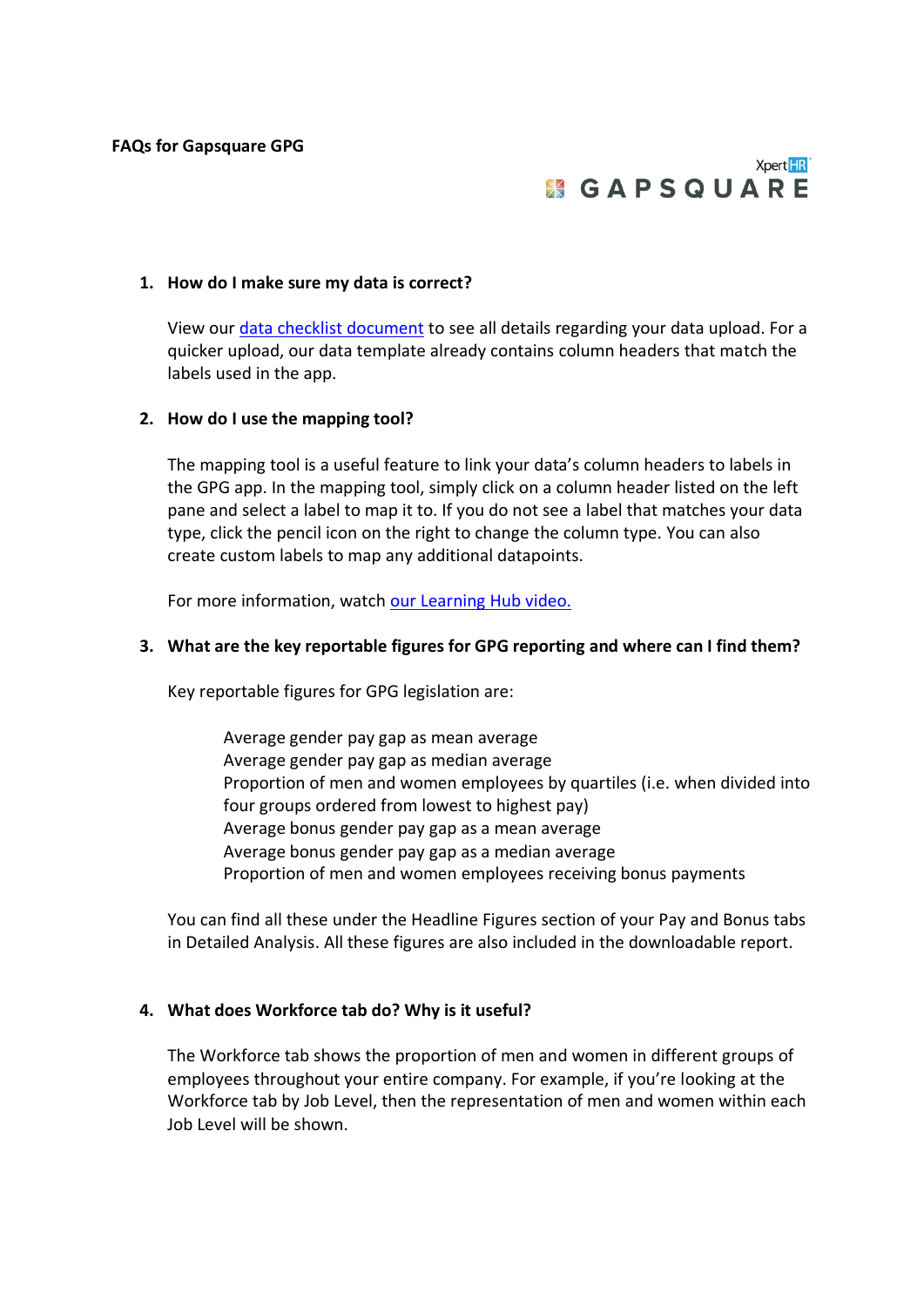This is useful to see identify what problem areas exist in your organisation that might be causing your pay gap – and you can look at this in terms of representation, which could be due to job segregation. If for example, there are subgroups with high pay gaps and low representation of women, you can build recruitment strategies into your organisation for women in those groups.

## **5. What does Pay Gap tab do? Why is it useful?**

The Pay Gap tab allows you to look at pay gaps of different groups of employees throughout your entire company. For example, if you look at the Pay Gap tab by Business Unit, then each Business Unit's mean and median pay gap will be shown.

This is useful to understand which subgroups in your organisation have the biggest pay variances between men and women. This could mean that a group either has low representation of women, or that women are not progressing within these groups. Understanding where the issues are will help you create targeted strategies to close your overall company pay gap.

# **6. What Does Pay Data tab do? Why is it useful?**

When viewing the Pay Data tab by Quartile, you will get an understanding of how salaries are distributed through the organisation. You can also view Pay Data by any other column you've mapped – for example, viewing it by Job Level shows you the pay distribution within each Job Level in your company.

This is useful to understand how pay varies within groups, and further contextualise your pay gap. You will be able to see areas where pay could be low, or spot outliers whose pay creates a wider pay gap.

# **7. What does Contribution tab do? Why is it useful?**

The contribution tab tells you which groups contribute most to your organisation's pay gap. Each employee group has a pay gap of its own – for example, each Business Unit has a pay gap. The accumulation of these pay gaps across your organisation contributes to an overall pay gap.

Using the Contribution tab, you can pinpoint groups that need the most attention to close your overall gap. When you upload multiple datasets, you can also track progress to see if the top groups contributing to your pay gap in one year has lowered its contribution to the gap in the next year.

### **8. How do I download reports?**

There are 3 ways to download reports. From your dashboard, click the button under Download Report – this will automatically download your latest gender pay gap report.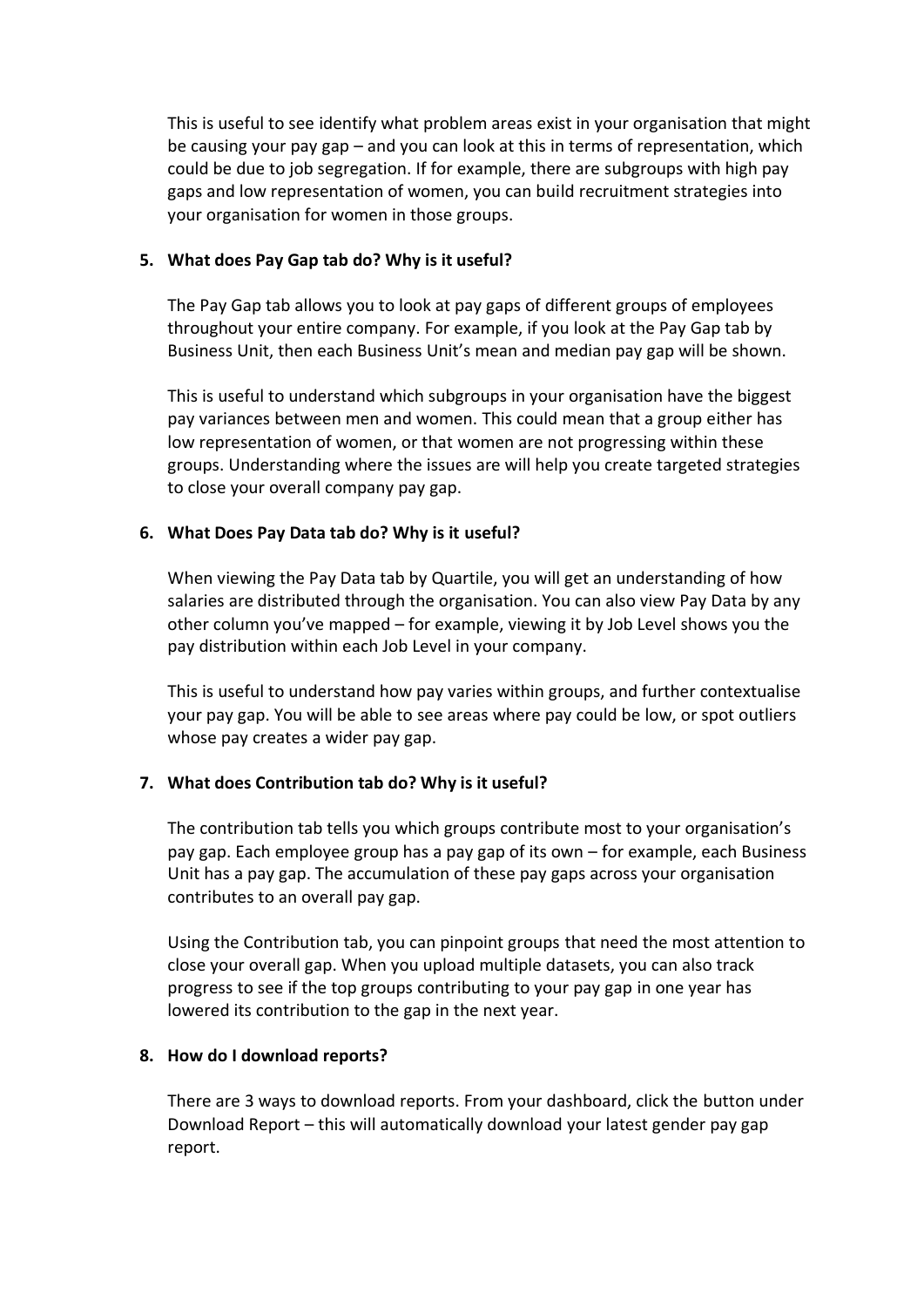If you have multiple uploads, click on View Your Uploads on the dashboard. Click on the triple dots on the top right of a dataset, and you'll find an option to download the report for that specific dataset.

Alternatively, when viewing the detailed analysis of a dataset, you will find a download report option on the top right.

For more information, watch [our Learning Hub video](https://www.youtube.com/watch?v=pfGgzpjPNb0)

## **9. What is included in the downloadable report?**

All the figures required for gender pay gap reporting is in your report. Additionally, all the graphs from your Detailed Analysis section are included; you can therefore further contextualise your headline figures. The more labels you map in the app, the more detailed your report will be.

# **10. How can I find out why I have a pay gap?**

From your dashboard, after uploading and mapping a dataset, click the button under See Results. This will take you into the Detailed Analysis section.

We recommend looking at your workforce by Quartiles first, which can help you pinpoint which parts of your organisation have an underrepresentation of women. For example, if the upper quartile has a low percentage of women, this could mean that there is an issue with progression.

You can then look at which Job Level or Business Unit contributes most to your pay gap using the Contribution tab, and progressively explore these groups using the Contribution tab as guidance.

# **11. What are the key reasons that I have a pay gap?**

Common reasons why a company could have a pay gap include:

- Issues with progression, for example women could be getting promoted slower than men
- Issues with pay, for example women could be starting at a lower pay than men for the same roles
- Issues with representation, for example more men are hired into the upper quartiles than women

Using our Detailed Analysis feature, you can explore these issues using different system labels and custom labels that you have mapped. For example, by mapping tenure, you can see if women's salaries increase slower then men's salaries the longer they work in the company. This could signify issues with progression.

### **12. How do I download tables and graphs?**